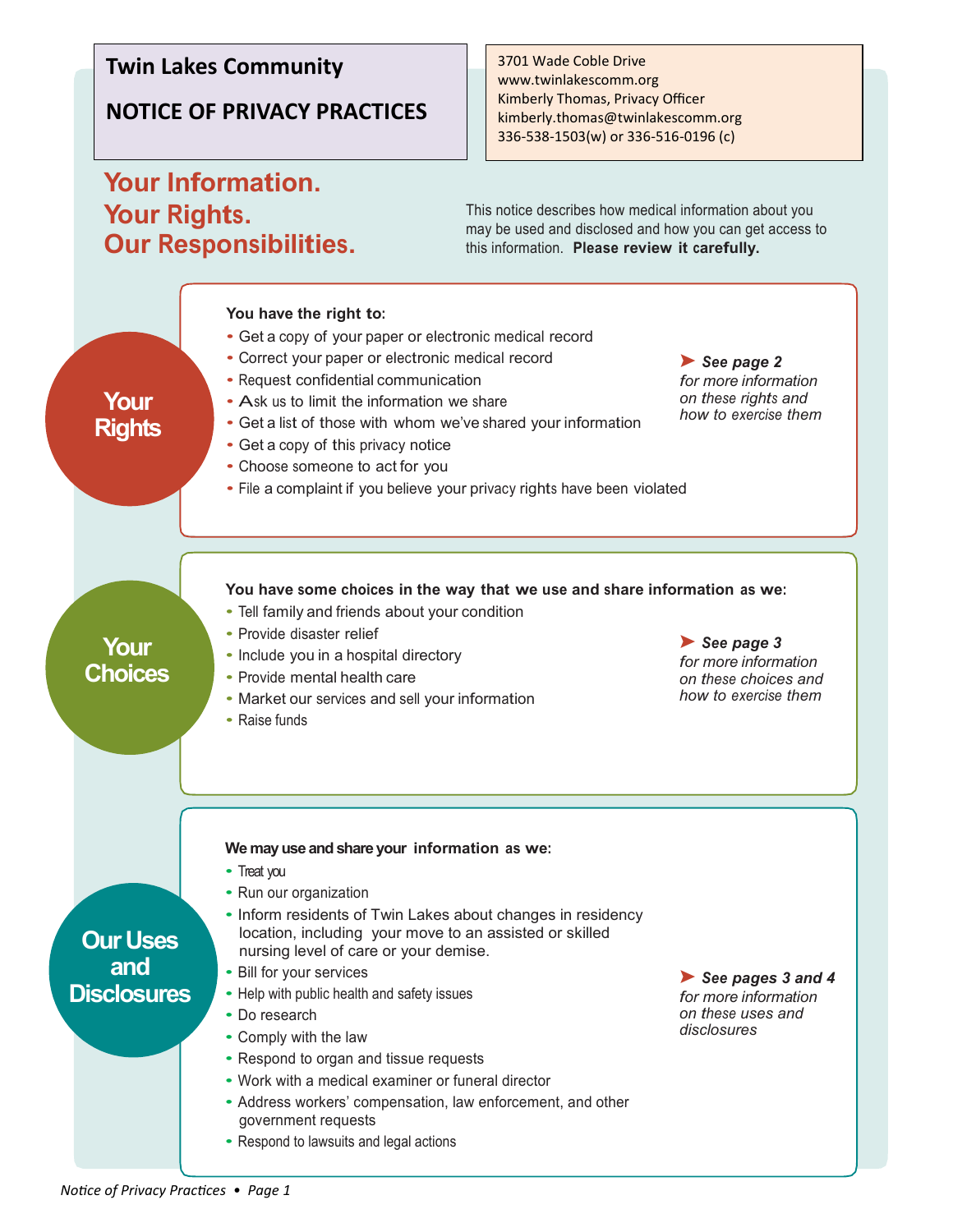| Your<br><b>Rights</b>                                              | When it comes to your health information, you have certain rights.<br>This section explains your rights and some of our responsibilities to help you.                                                                                                                                                                                                                                                                                                                                                 |
|--------------------------------------------------------------------|-------------------------------------------------------------------------------------------------------------------------------------------------------------------------------------------------------------------------------------------------------------------------------------------------------------------------------------------------------------------------------------------------------------------------------------------------------------------------------------------------------|
| Get an electronic or<br>paper copy of your<br>medical record       | • You can ask to see or get an electronic or paper copy of your medical record and other<br>health information we have about you. Ask us how to do this.<br>• We will provide a copy or a summary of your health information, usually within 30 days<br>of your request. We may charge a reasonable, cost-based fee.                                                                                                                                                                                  |
| Ask us to correct your<br>medical record                           | • You can ask us to correct health information about you that you think is incorrect or<br>incomplete. Ask us how to do this.<br>. We may say "no" to your request, but we'll tell you why in writing within 60 days.                                                                                                                                                                                                                                                                                 |
| <b>Request confidential</b><br>communications                      | • You can ask us to contact you in a specific way (for example, home or office phone)<br>or to send mail to a different address.<br>• We will say "yes" to all reasonable requests.                                                                                                                                                                                                                                                                                                                   |
| Ask us to limit what<br>we use or share                            | • You can ask us not to use or share certain health information for treatment, payment, or<br>our operations. We are not required to agree to your request, and we may say "no" if it<br>would affect your care.<br>. If you pay for a service or health care item out-of-pocket in full, you can ask us not to share<br>that information for the purpose of payment or our operations with your health insurer. We<br>will say "yes" unless a law requires us to share that information.             |
| Get a list of those<br>whom<br>we've<br>with<br>shared information | • You can ask for a list (accounting) of the times we've shared your health information for six<br>years prior to the date you ask, who we shared it with, and why.<br>• We will include all the disclosures except for those about treatment, payment, and health<br>care operations, and certain other disclosures (such as any you asked us to make). We'll<br>provide one accounting a year for free but will charge a reasonable, cost-based fee if<br>you ask for another one within 12 months. |
| Get a copy of this<br>privacy notice                               | - You can ask for a paper copy of this notice at any time, even if you have agreed to re-<br>ceive the notice electronically. We will provide you with a paper copy promptly.                                                                                                                                                                                                                                                                                                                         |
| <b>Choose someone</b><br>to act for you                            | - If you have given someone medical power of attorney or if someone is your legal guardi-<br>an, that person can exercise your rights and make choices about your health information.<br>• We will make sure the person has this authority and can act for you before we take any<br>action.                                                                                                                                                                                                          |
| File a complaint if<br>you feel your rights<br>are violated        | • You can complain if you feel we have violated your rights by contacting us using the<br>information on page 1.<br>• You can file a complaint with the U.S. Department of Health and Human Services Office for<br>Civil Rights by sending a letter to 200 Independence Avenue, S.W., Washington, D.C.<br>20201, calling 1-877-696-6775, or visiting www.hhs.gov/ocr/privacy/hipaa/<br>complaints/.<br>• We will not retaliate against you for filing a complaint.                                    |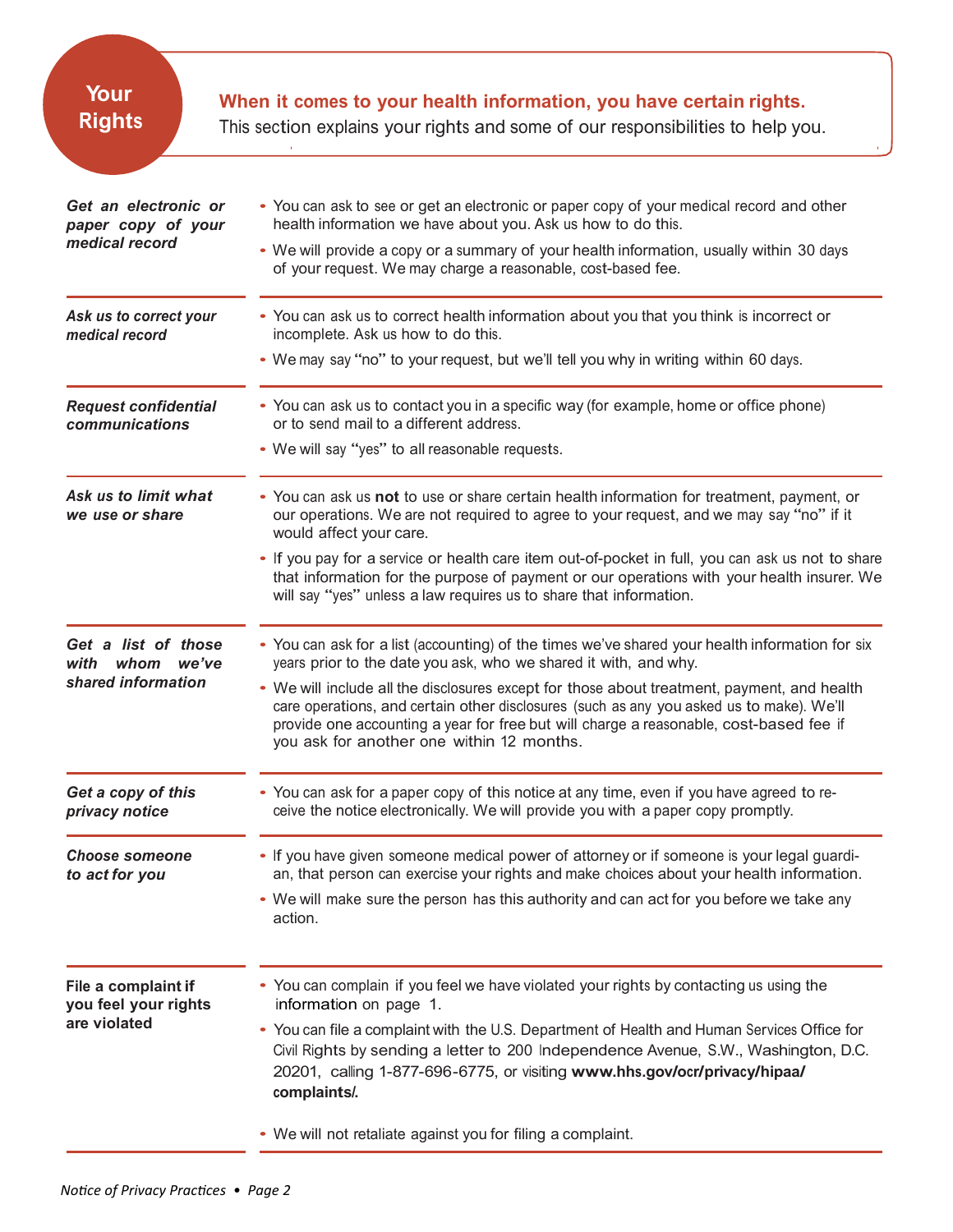#### **Your Choices For certain health information, you can tell us your choices about what we share.** If you have a clear preference for how we share your information in the situations described below, talk to us. Tell us what you want us to do, and we will follow your instructions. **In these cases, you have both the right and choice to tell us to:** • Share information with your family, close friends, or others involved in your care • Share information in a disaster relief situation • NOT to include your information in our resident directory and/or roster *If you are not able to tell us your preference, for example if you are unconscious, we may go ahead and share your information if we believe it is in your best interest. We may also share your information when needed to lessen a serious and imminent threat to health or safety.* **In these cases we** *never*  **share your information unless you give us written permission:** • Marketing purposes • Sale of your information • Most sharing of psychotherapy notes **In the case of fundraising:** • We may contact you for fundraising efforts, but you can tell us not to contact you again. **Our Uses and Disclosures How do we typically use or share your health information?** We typically use or share your health information in the following ways. **Treat you** • We can use your health information and share it with other professionals who are treating you. *Example: A doctor treating you for an injury asks another doctor about your overall health condition.* **Run our organization** • We can use and share your health information to run our practice, improve your care, and contact you when necessary. *Example: We use health information about you to manage your treatment and services.* **Bill for your services** • We can use and share your health information to bill and get payment from health plans or other entities. *Example: We give information about you to your health insurance plan so it will pay for your services.* **TLC information, publications and memorial services** • We may report information in writing and verbally to residents, staff, volunteers, and guests of our community about your transition to a new residence at Twin Lakes, including to a residence in an assisted living or skilled nursing level of care, and about your death. *Example: We share information about new residency and/or death via email, resident newsletters, a password-protected resident website, verbal communication, phone tree messages, and in an annual All Saints memorial service.*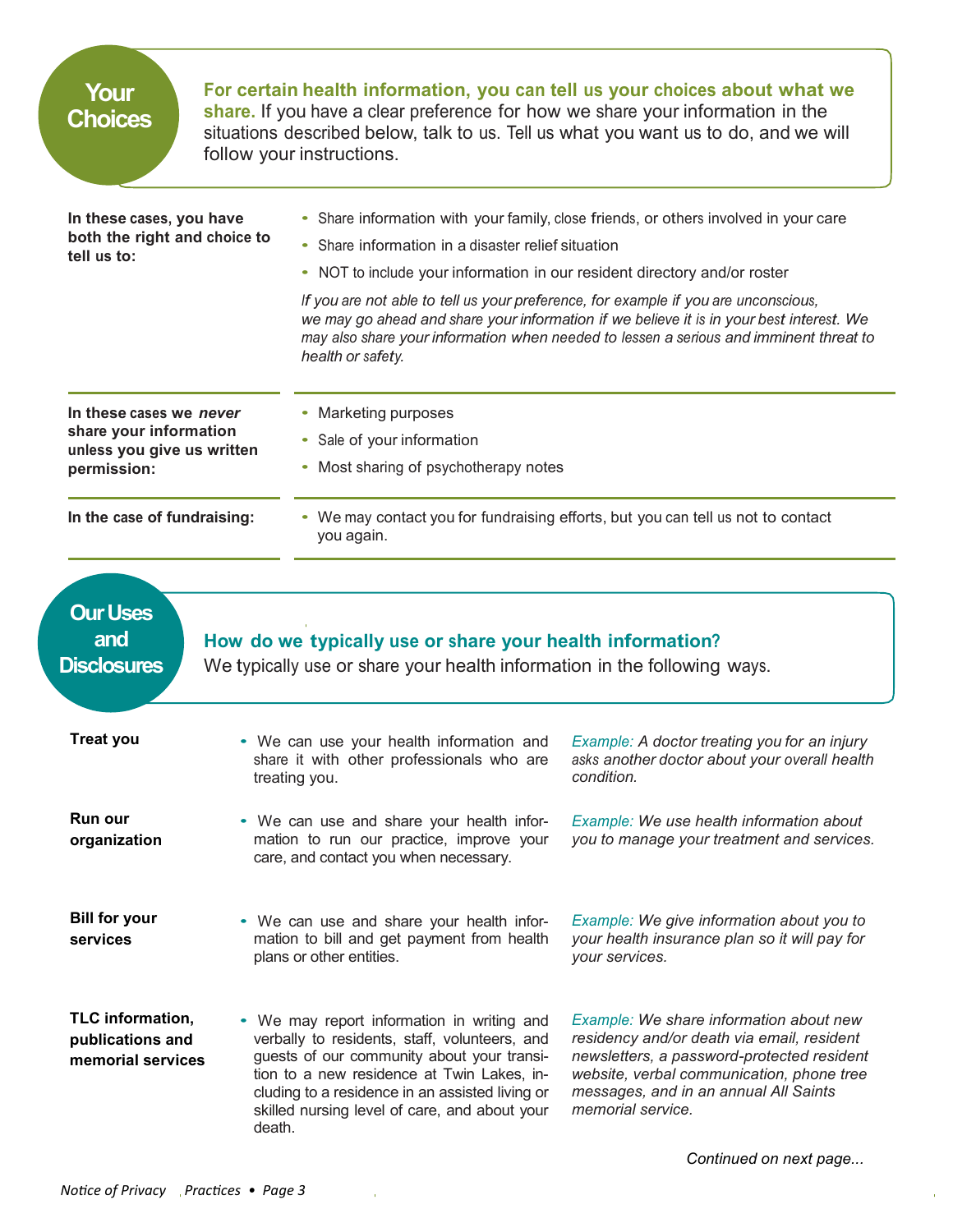**How else can we use or share your health information?** We are allowed or required to share your information in other ways – usually in ways that contribute to the public good, such as public health and research. We have to meet many conditions in the law before we can share your information for these purposes. For more information see: **[www.hhs.gov/ocr/privacy/hipaa/understanding/consumers/index.htm](http://www.hhs.gov/ocr/privacy/hipaa/understanding/consumers/index.html)l**

| Help with public health and<br>safety issues                                          | . We can share health information about you for certain situations such as:<br>• Preventing disease<br>• Helping with product recalls<br>• Reporting adverse reactions to medications<br>• Reporting suspected abuse, neglect, or domestic violence<br>• Preventing or reducing a serious threat to anyone's health or safety                          |
|---------------------------------------------------------------------------------------|--------------------------------------------------------------------------------------------------------------------------------------------------------------------------------------------------------------------------------------------------------------------------------------------------------------------------------------------------------|
| Do research                                                                           | . We can use or share your information for health research.                                                                                                                                                                                                                                                                                            |
| Comply with the law                                                                   | • We will share information about you if state or federal laws require it, including<br>with the Department of Health and Human Services if it wants to see that we're<br>complying with federal privacy law.                                                                                                                                          |
| Respond to organ and tissue<br>donation requests                                      | . We can share health information about you with organ procurement<br>organizations.                                                                                                                                                                                                                                                                   |
| Work with a medical examiner or<br>funeral director                                   | • We can share health information with a coroner, medical examiner, or funeral<br>director when an individual dies.                                                                                                                                                                                                                                    |
| Address workers' compensa-<br>tion, law enforcement, and<br>other government requests | . We can use or share health information about you:<br>• For workers' compensation claims<br>• For law enforcement purposes or with a law enforcement official<br>• With health oversight agencies for activities authorized by law<br>• For special government functions such as military, national security, and<br>presidential protective services |
| <b>Respond to lawsuits and legal</b><br>actions                                       | . We can share health information about you in response to a court or ad-<br>ministrative order, or in response to a subpoena.                                                                                                                                                                                                                         |